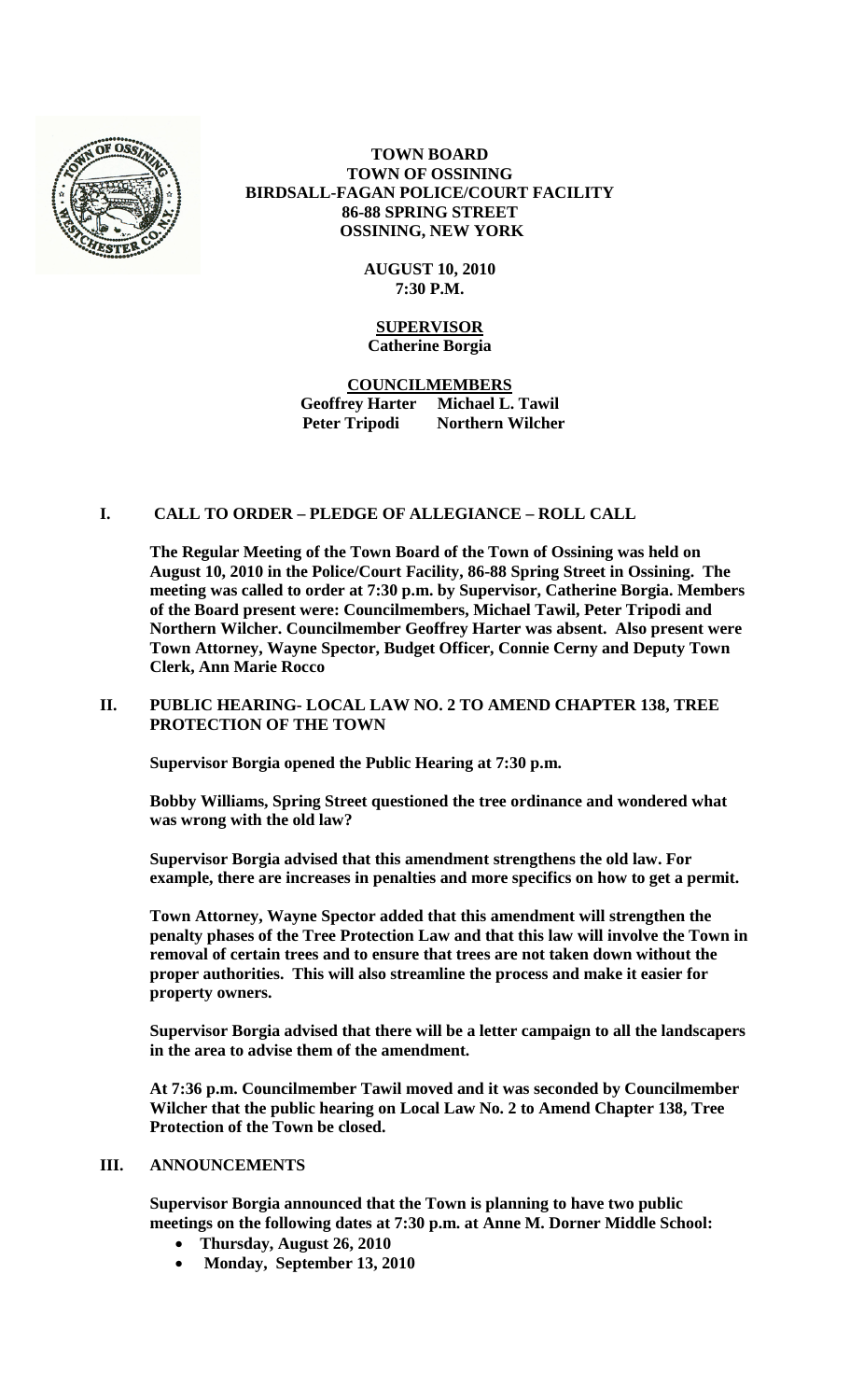**Supervisor Borgia advised that they will discuss the two options that are before this board for sharing police services.**

**Supervisor Borgia announced that the Ossining Matters Organization is hosting their annual race/walk on Saturday, September 11, 2010. Please visit www.ossiningmatters.org for more information.** 

### **IV. PUBLIC COMMENT ON AGENDA ITEMS-None**

## **V. BOARD RESOLUTIONS**

### **A. Approval of Minutes**

**Councilmember Tawil moved and it was seconded by Councilmember Wilcher that the following be approved:**

**Resolved, that the Town Board of the Town of Ossining hereby approves the July 27, 2010 Minutes of the Regular Meeting as presented.**

**Motion Carried: Unanimously**

# **B. Approval of Voucher Detail Report**

**Councilmember Wilcher moved and it was seconded by Councilmember Tawil that the following be approved:**

**Resolved, that the Town Board of the Town of Ossining hereby approves the Voucher Detail Report dated August 10, 2010 in the amount of \$313,503.86**

> **Vote: 3 –1–0 Voting Aye: Tawil, Wilcher Borgia Voting Nay: Tripodi**

# **C. Highway Department-Seasonal Employee**

**Councilmember Tawil moved and it was seconded by Councilmember Wilcher that the following be approved:**

**Whereas, Christian Pera, a seasonal Laborer in the Highway Department was offered full-time employment and will not be continuing as a seasonal worker with the Town of Ossining; now, therefore be it**

**Resolved, that the Town Board of the Town of Ossining hereby terminates Christian Pera from the seasonal position of Laborer in the Highway Department effective July 30, 2010.**

**Motion Carried: Unanimously**

# **D. Highway Department-Seasonal Employee**

**Councilmember Wilcher moved and it was seconded by Councilmember Tawil that the following be approved:**

**Whereas, Hurley Shealy, a seasonal Laborer in the Highway Department has completed his seasonal employment from May 12, 2010 through August 27, 2010; and**

**Whereas, Mr. Shealy will be returning in October 2010 as a Highway Department seasonal worker for leaf collection; now therefore be it**

**Resolved, that the Town Board of the Town of Ossining hereby terminates Hurley Shealy as a seasonal Laborer in the Highway Department effective August 27, 2010.**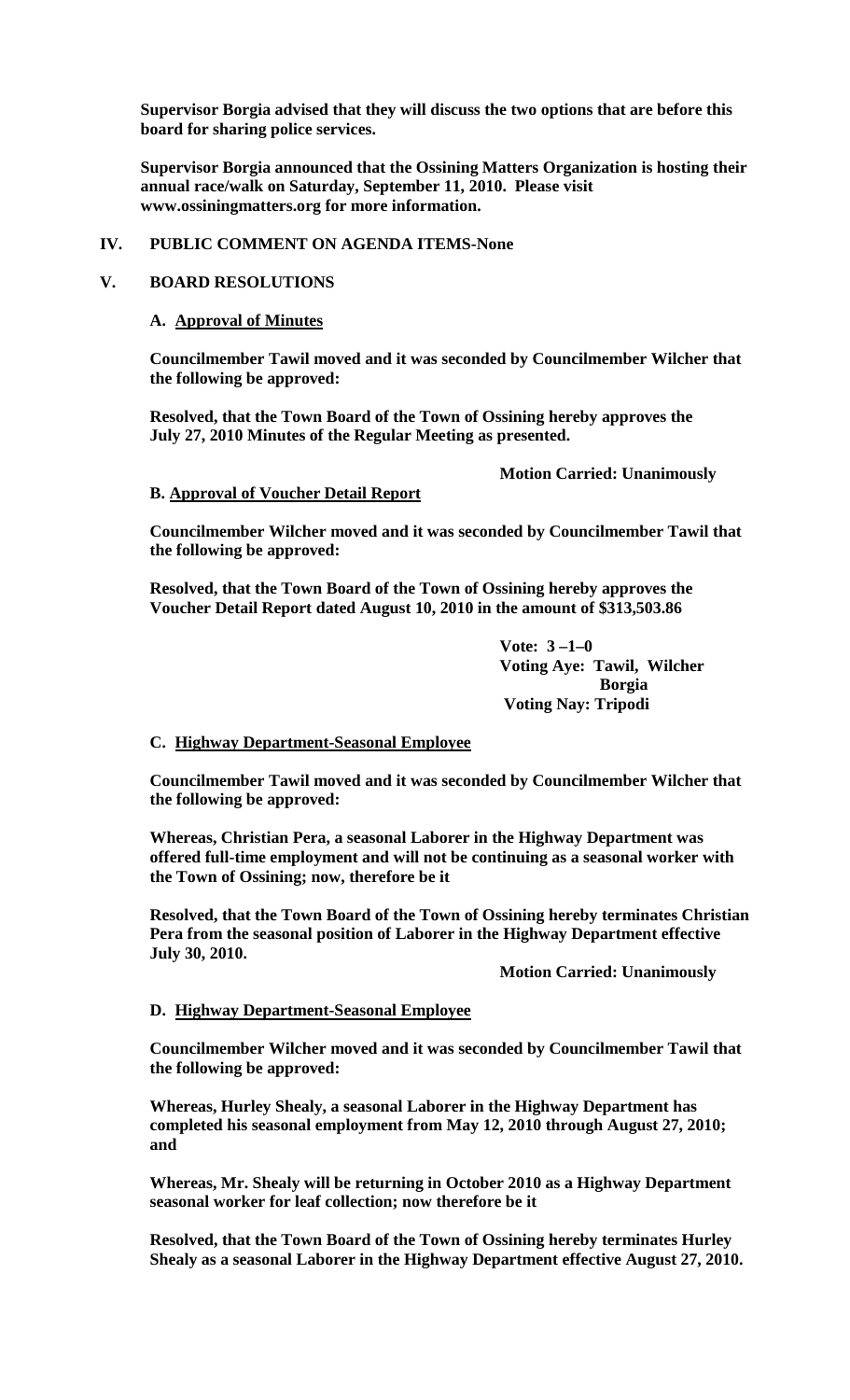# **E. Highway Department-Seasonal Employee**

**Councilmember Wilcher moved and it was seconded by Councilmember Tawil that the following be approved:**

**Resolved, that the Town Board of the Town of Ossining hereby appoints Jason Clark, Snowden Avenue, Ossining to the seasonal position of Laborer in the Highway Department at a rate of \$12.00/hr., effective August 9, 2010.**

**Motion Carried: Unanimously**

# **F. Temporary Appointment – Assessment Assistant**

**Councilmember Tawil moved and it was seconded by Councilmember Wilcher that the following be approved:**

**Resolved, that the Town Board of the Town of Ossining hereby appoints Suzanne Stark, Croton, NY, to the temporary position of Assessment Assistant at an hourly rate of \$15.00/hr effective August 19, 2010 pursuant to Sec. 63 of the Civil Service Law and Rule 14 of the Westchester County Civil Service Rules. Such an appointment shall not extend beyond the current incumbent's maternity leave.**

**Councilmember Tripodi advised that he has made promises to residents that he would consider hiring Ossining residents for these types of opportunities. Therefore, he would be abstaining on this resolution this evening.**

**Supervisor Borgia added that in the future, discussions regarding this would need to be discussed at work sessions.** 

> **Vote: 3 –0–1 Voting Aye: Tawil, Wilcher Borgia Abstaining: Tripodi**

# **G. Part-Time Availability Appointment-Intermediate Clerk**

**Councilmember Tawil moved and it was seconded by Councilmember Wilcher that the following be approved:**

**Resolved, that the Town Board of the Town of Ossining hereby appoints Patricia Fracassi, Second Avenue, Ossining to a part-time availability (substitute) appointment of Intermediate Clerk at an hourly rate of \$20.68/hr. effective August 9, 2010. This appointment shall be for the sole purpose of providing office coverage to the Clerk's office during personnel absences.** 

**Motion Carried: Unanimously**

### **H. Teamsters-Stipulation of Settlement**

**Councilmember Wilcher moved and it was seconded by Councilmember Tawil that the following be approved:**

**Resolved, that the Town Board hereby ratifies and approves the Stipulation of Settlement between the Town and Local 456, I.B.T.; and be it further**

**Resolved, that the Town Board acknowledges that this stipulation includes a change in work schedule for the Assistant Park Foreman; and be it further**

**Resolved, that the Town Board hereby authorizes the Town Supervisor to execute the Stipulation on its behalf.**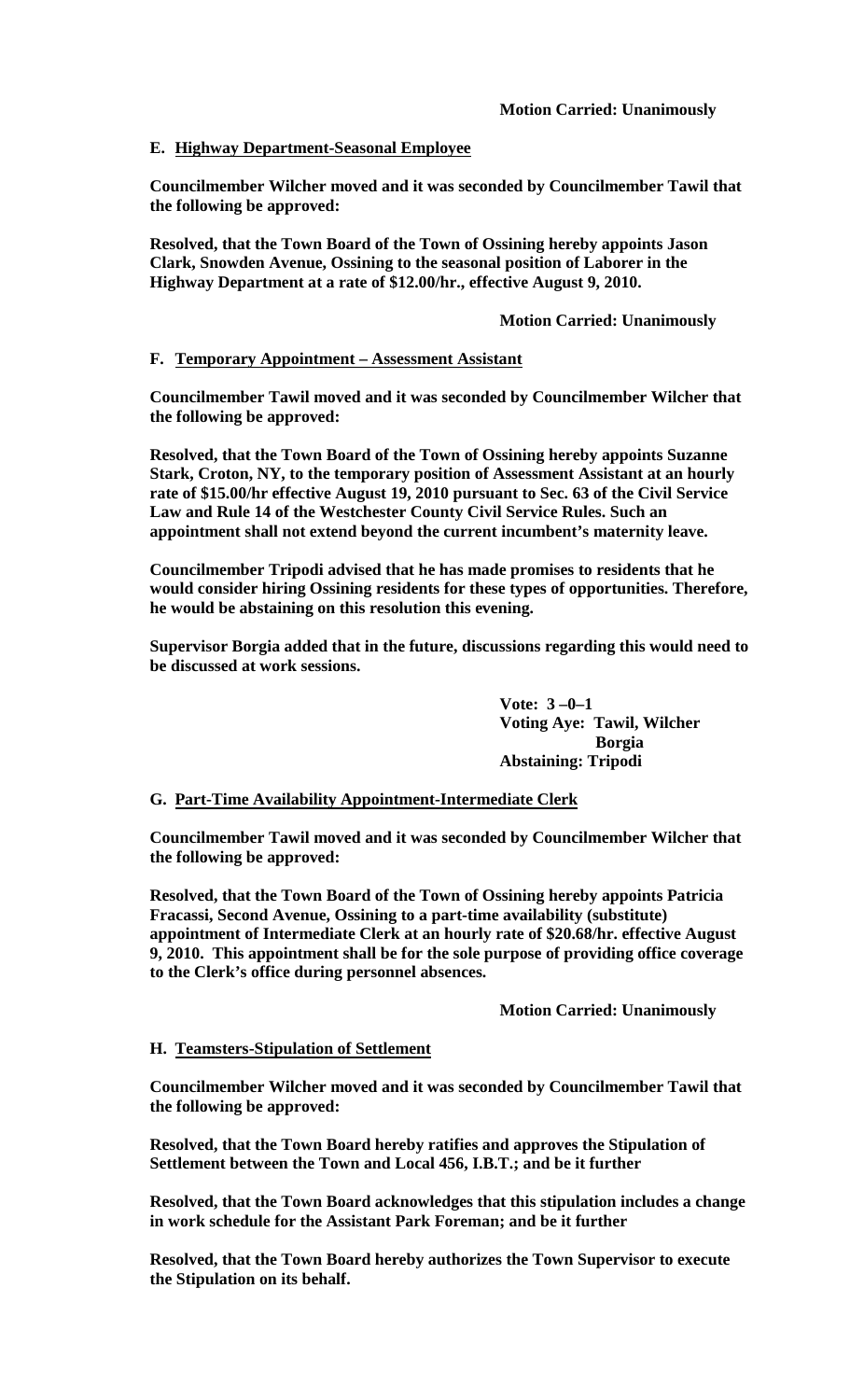**Supervisor Borgia advised that this is a situation that came to us from the Assistant Parks Foreman. He had made a recommendation to the current schedule in the Parks Department.** 

**Councilmember Tripodi added that he does not feel that this solves the problem. According to Mr. Velardo who wrote the letter, he stated that this would cut down on overtime. Councilmember Tripodi feels that his recommendation will only increase the overtime and if the Parks Foreman continues to come in on Saturdays the amount of overtime will continue to increase. Councilmember Tripodi stated that the amount of overtime that has been accumulated year to date is \$23,000 which is a quarter of the whole police department's overtime. It is not fair to the police or the tax payer that the Parks Foreman has earned \$23,000 in eight months. Based on this, Councilmember Tripodi will be voting no on this resolution.**

**Supervisor Borgia added that the terms of the stipulation will give the Town more flexibility on when the Assistant Parks Foreman can work.**

**Councilmember Tawil added that he did not recall anyone in our work session objecting to this settlement.**

> **Vote: 3 –1–0 Voting Aye: Tawil, Wilcher Borgia Voting Nay: Tripodi**

**I. Dale Cemetery-Sales Agent Agreement** 

**Councilmember Tawil moved and it was seconded by Councilmember Wilcher that the following be approved:**

**Resolved, that the Town Board of the Town of Ossining hereby authorizes the Supervisor to enter into an agreement with Mandy Or, Canal Street, New York, NY to act as an agent for the sale of cemetery plots at Dale Cemetery. Mr. Or shall receive a commission of ten percent (10%) of the amount of said sale, subject to execution of a formal agreement in a form acceptable to the Town Attorney.**

**Motion Carried: Unanimously**

# **J. NYS Retirement System-Standard Work Day and Reporting Resolution**

**Councilmember Tawil moved and it was seconded by Councilmember Wilcher that the following be approved:**

**Whereas, on July 13, 2010 the Town Board passed a resolution establishing the standard work day and days per month to be reported for elected and appointed officials; and**

**Whereas, Councilmember Tawil and Justice Shapiro were not required to be listed on the resolution because the new retirement regulation pertains to officials elected or appointed after August 12, 2009 and both these officials were elected prior to that date; and**

**Whereas, under the old retirement regulation, elected officials were required to maintain a one month calendar of work activities and Councilmember Tawil and Justice Shapiro have submitted their one month log of activities to the Town/Village Clerk's Office; now therefore be it**

**Resolved, that the Town Board of the Town of Ossining hereby establishes the following as standard work days for elected and appointed officials and will report the following days worked to the New York State and Local Employees' Retirement System based on the record activities maintained and submitted by these officials to the clerk of this body:**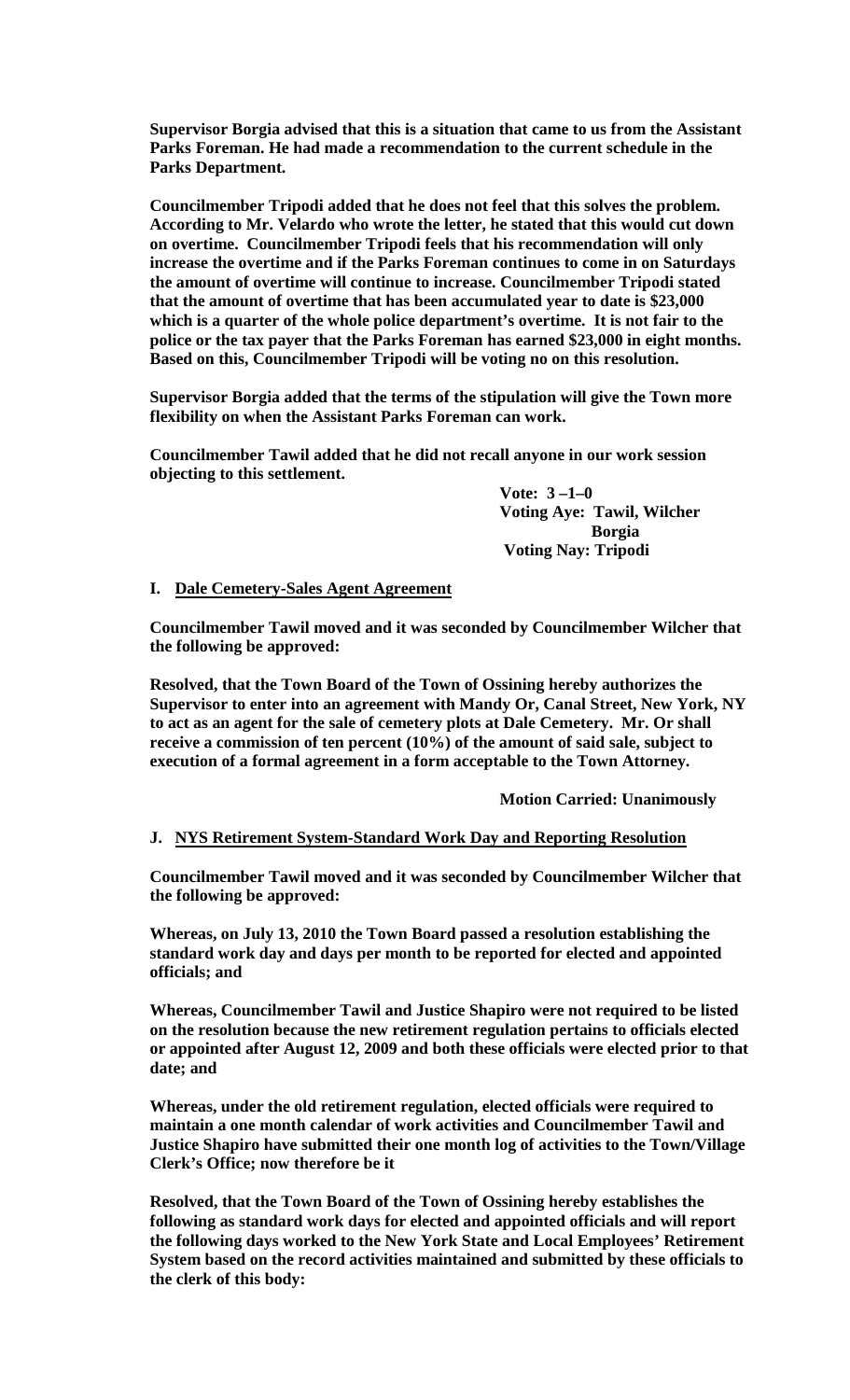| <b>Title</b><br><b>ELECTED</b><br><b>OFFICIALS</b> | <b>Name</b>          | <b>Standard</b><br><b>Work Day</b><br>(Hrs/day) | Term<br><b>Begins/Ends</b> | <b>Participates</b><br>in<br><b>Employer's</b><br><b>Time</b><br><b>Keeping</b><br><b>System</b><br>(Y/N) | Days/Month<br>(based on<br><b>Record of</b><br><b>Activities</b> ) |
|----------------------------------------------------|----------------------|-------------------------------------------------|----------------------------|-----------------------------------------------------------------------------------------------------------|--------------------------------------------------------------------|
| <b>Board Member</b>                                | <b>Michael Tawil</b> | 6                                               | 01/01/2009-<br>12/31/2011  | N                                                                                                         | 6.61                                                               |
| <b>Town Justice</b>                                | <b>Edwin Shapiro</b> | 6                                               | 01/01/2008-<br>12/31/2011  | N                                                                                                         | 20                                                                 |

**Motion Carried: Unanimously**

## **VI. MONTHLY REPORTS**

**Councilmember Tawil moved and it was seconded by Councilmember Wilcher that the following be approved:**

**Resolved, that the Town Board of the Town of Ossining hereby accepts the following monthly reports for the month of July 2010 from:**

- **Town Clerk's office**
- **Tax Receiver's office**
- **G.E.'s Helicopter Report**

### **Motion Carried: Unanimously**

## **VII. VISITOR RECOGNITION**

**Mr. Mike Aurora, Prospect Avenue had the following questions/comments:**

- **The Gazette stated that the Rotary Club expected to net \$6, 500 in this year's Duck Race. Albert Rivera Parks Foreman made \$213.34 in overtime at the Duck Race this year. Mr. Aurora requests that the Rotary Club pay the overtime pay for that day to Mr. Rivera.**
- **Mr. Aurora questioned the Market Square Permit that was issued for a Day Care Rally from the Parks Department. This rally required workers? Mr. Aurora questioned how do you feel about that?**
- **Mr. Aurora advised that it has been brought to his attention that the Village Building Inspector is performing inspections on the days that the Town Building Inspector is not working. Mr. Aurora asked for some clarification on this.**

**Supervisor Borgia advised that the Town does have a policy that allows organizations to use our individuals and park facilities. Under our current policy, we do not charge back our organizations for the overtime incurred for the event.**

**Supervisor Borgia advised that political rallies have been held in Market Square for many years and was not aware of any cost related to this particular event.**

**Supervisor Borgia added that as far the raid investigation, she has not heard anything about this and will be researching this issue with the Building Inspector.** 

**Councilmember Tripodi added that he did bring up the issue of overtime at the last Work Session.**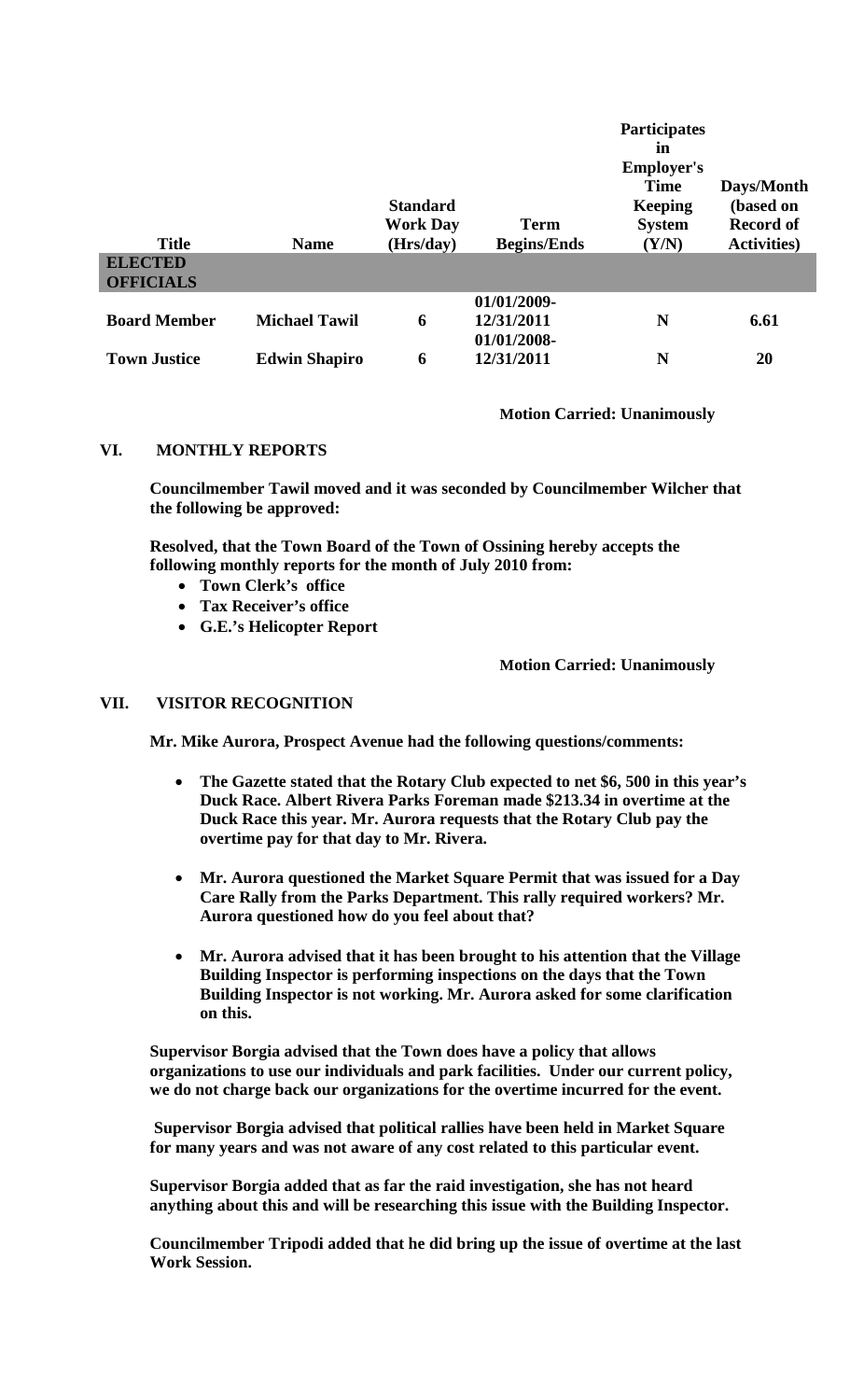**Councilmember Tripodi advised that the political rally that was held at Market Square was funded at the tax payers' expense. In addition, government equipment was used at this rally such as microphones and podiums. Councilmember Tripodi added that he has the same permit that Mr. Aurora was referring to regarding the rally and feels that the permit was tampered with. Councilmember Tripodi had two permits for the rally and one was not dated and one was dated. Councilmember Tripodi feels that taxpayer's monies should not have been used to fund this political event and overtime pay was added due to this event.** 

**Councilmember Tawil added that he feels that it is not fair when an individual Board Member do not share information that they have obtained with other members of the Board. Information like this should have been shared at Work Sessions.**

**Supervisor Borgia added that currently our staff in the Parks Department has been greatly diminished. The Police Department does an extraordinary good job in managing their overtime. However, our Police Department is better staffed than our Parks Department. Supervisor Borgia advised that our use of the Parks have increased this year due to our current economic condition and we want to make sure that our Parks look good and are ready for use. Therefore, we do believe that if our Parks Foreman works overtime he needs to get paid as per the union contract. Supervisor Borgia added that the Parks Department is doing an extraordinary job with the limited resources that they have.**

**Mr. Art Sullivan Haymont Terrace questioned Local Law No. 2 Tree Protection for the Town and wanted to know if there was a clause for emergency removal?**

**Supervisor Borgia advised that there is a provision in the law that indicates that a tree can be cut down due to an emergency.** 

**Mr. Sullivan questioned if the Town was planning on appointing a tree expert?**

**Supervisor Borgia advised that the way the law is written it will be up to the discretion of the Building Inspector to call in an arborist as needed. Supervisor Borgia advised that we do not have a specific individual as of yet.**

**Mr. Sullivan wanted confirmation if the Town Board shall appoint this individual? Town Attorney Wayne Spector added that it is upon the request of the Building Inspector.**

**Mr. Sullivan questioned if there is an easement, is the Town responsible? Supervisor Borgia advised that she will have to look into this particular situation and will get back to him regarding the details.**

**Mr. Sullivan questioned invasive species and wanted to know if The Town was including rare trees?**

**Supervisor Borgia advised that the intention of this particular clause was to discourage the introduction of new plants that would be considered invasive species and this would be outside the experience of our building inspector and would need to call in an expert.**

**Mr. Sullivan questioned if someone cuts down a large tree how many trees would need to be planted?**

**Supervisor Borgia advised that this would need to be discussed with the Building Inspector and there are different circumstances for different properties.** 

**Mr. Bobby Williams, Spring Street provided an update on the homecoming celebration that occurred over this past weekend.** 

#### **VIII. ADJOURNMENT**